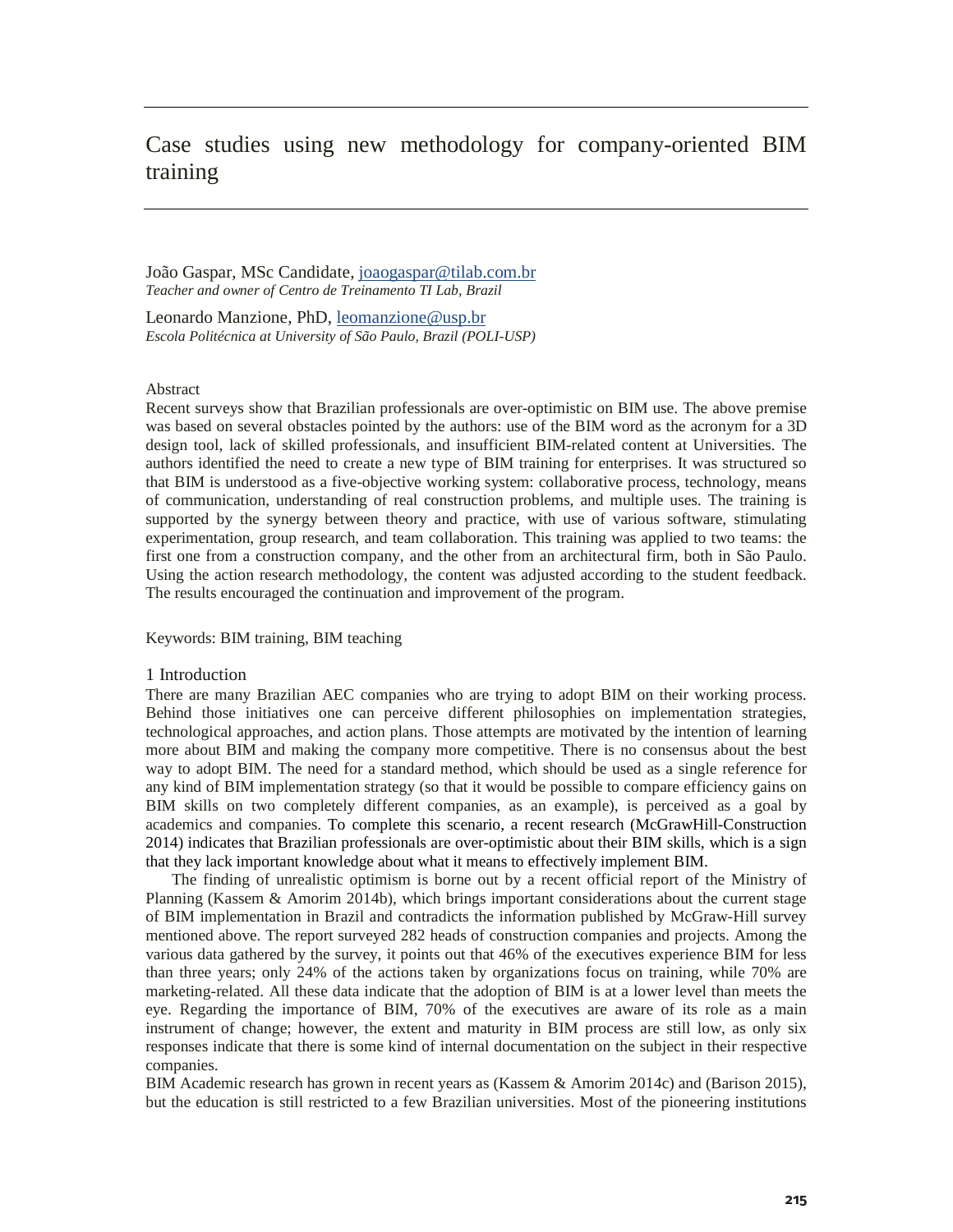still mistake the teaching of BIM for teaching tools such as Revit, ArchiCAD, and others. In this way, they end up addressing almost exclusively the use of the software, focusing too little on changes in work processes. In most cases, BIM teaching is restricted to only one course, isolated and disconnected from other subjects. We note that this occurs, so far, due to lack of common understanding from educators, professionals and industry players about which contents, principles and methods should be used to include BIM in an effective way in the curriculum of universities. Thus, most of the companies in the segment that tend to follow the discussions and Academy studies often end up not properly understanding the magnitude of the impact of adopting BIM; in general, they see it as a mere problem of replacing 2D CAD platforms.

## 2 Goals

One of the great barriers to industry growth is the lack of people with skills and knowledge in BIM. (Fox & Hietanen 2007) state that the development of such skills is very important to promote BIM in companies; the less understanding there is on the subject, the greater the obstacles. From this scenario, the authors identified the demand for a new method for BIM training and implementation in companies, which is the purpose of this article.

## 3 Literature Review

According to (Hartmann & Fischer 2008), participants from the most diverse fields of AEC, which met in a major event held in Israel in order to discuss the BIM teaching, considered "the lack of knowledgeable practitioners who are ready to move the industry into the BIM age as a major bottleneck."

(Barison 2015) notes that the BIM is not yet being introduced broadly in curricula of Architecture and Urbanism and Civil Engineering at Brazilian universities; also states that companies do not have adequately trained human resources to work in BIM projects.

Even in countries with high adoption of BIM, such as Finland, the education of architects and engineers is still based on the old methods of drawing and not in modeling, which is recognized as a barrier to the adoption of BIM in the industry AEC as (Kiviniemi 2006).

(Barison 2015) researched BIM teaching in 103 universities, 75 in the United States, and noted different teaching strategies: the first focuses on offering a **specialized discipline** that lends itself well for a first contact with tools and for the understanding of technical concepts of BIM. This form can also occur through the incorporation of new content into existing disciplines. The second strategy, **collaboration between courses**, is a model that allows teaching how to create, develop and analyze BIM models, or teaching more subjective BIM concepts; also allows you to simulate the collaborative development of a project, but always with students in the same course, for example, Civil Engineering or Architecture. The third strategy is identified as **remote collaboration between students from different universities**. In this model, students of two or more universities interact and are exposed to situations and typical technologies of remote collaboration, increasingly important in the current globalization scenario. (Barison 2015) concludes that the BIM is being adopted gradually, but most schools are still struggling to understand what and how to teach.

(Sacks & Pikas 2013) prepared a comprehensive study of the state of the art related to BIM education, in order to test a comprehensive approach to teach BIM as part of university-level education in construction engineering and management.

The authors found that new teaching methods are emerging. (Sacks & Barak 2009) (Taylor et al 2008) have developed methodologies that enable BIM teaching for freshman and sophomore engineering students, with an emphasis on graphic communication or information technology disciplines for construction, between efforts to development of specific skills of modeling and basic analysis.

(Peterson et al 2011) show that the introduction of BIM-based project management tools helped the teachers of two courses to develop more realistic project-based class assignments that supported students with learning how to apply different formal project management methods to real-world project management problems.

(Boon & Prigg 2011) recommend that BIM can be understood as a teaching aid tool for educators to advance beyond traditional lectures. BIM can help students understand the complexity of the projects from the point of view of product and process. This is because BIM learning is a visual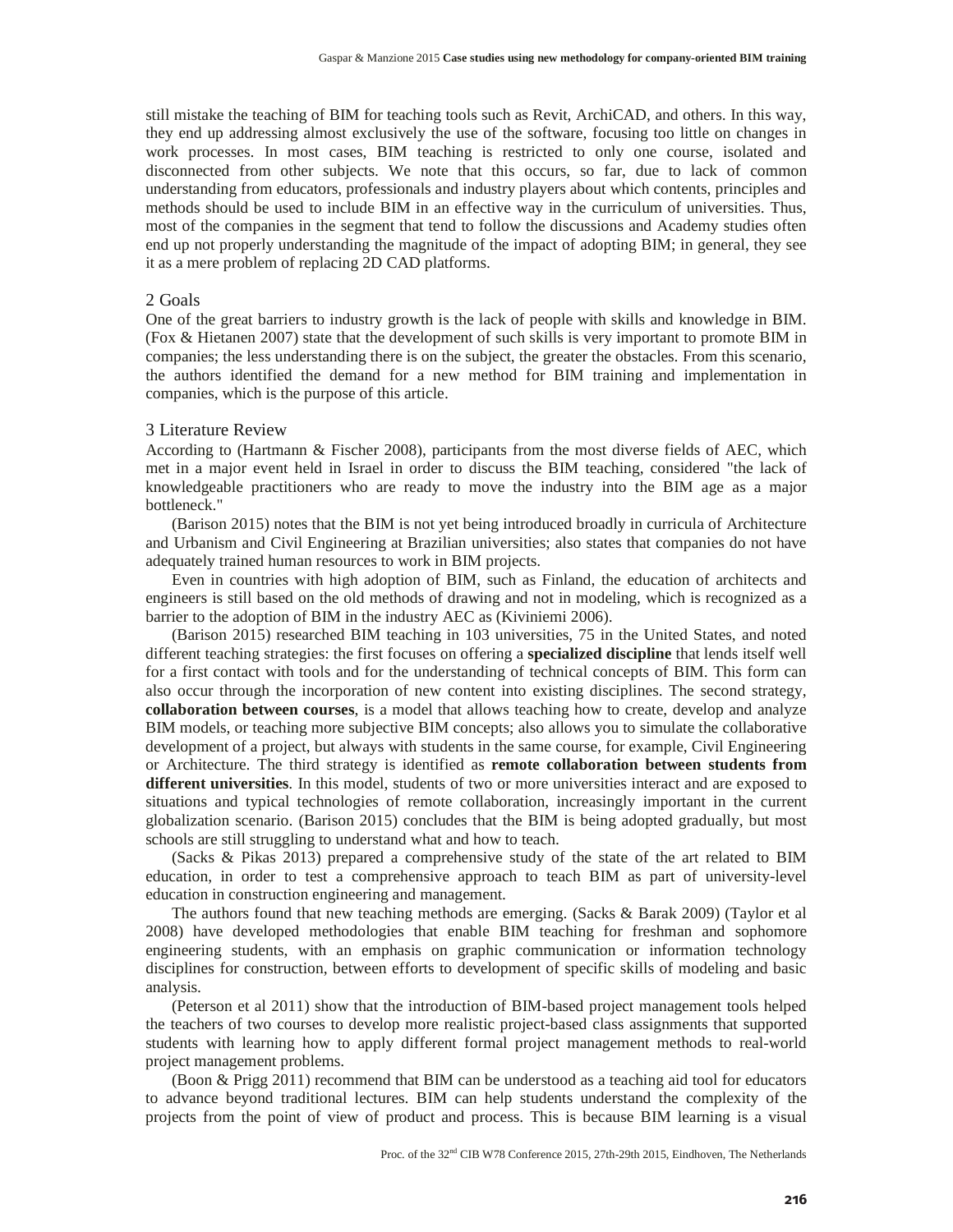(students need visual aids) and kinesthetic (learning by doing) experience, instead of a classic teaching one, based on speech and listening. The International BIM Education Workshop, held in June 2011 at the Technion - Israel Institute of Technology (Technion-ITT), according to (Sacks and Pikas 2013), has defined the following main issues: to define desired BIM competency levels (understanding and skills) for graduate architects and engineers as well as for postgraduate and continuing education; to define specific learning targets as a foundation for achieving competency; to develop candidate course outlines and curricula, and to define criteria for evaluating courses. The main conclusions of this meeting emphasized that:

> [...] the understanding that BIM is a holistic process/tool that must be introduced into AEC curricula in a systematic fashion. Derived from that, BIM should be introduced into already existing courses and projects as well as taught as a standalone course. Each educational institution will need to decide where and how to incorporate BIM components, considering their unique context, policies, and strategies. Another conclusion was that there are several teaching methods that can be used for BIM education: immersed in existing courses, as standalone courses, or integrated in students' project work.

In a survey that sought to capture the perception of BIM senior professionals BCE (Teicholz  $\&$ Sacks 2011), in a post on LinkedIn, launched the following questions: what is your opinion on the appropriate content for education in BIM? What skills do you look for in BIM Architects and Engineers? Should / can education in BIM take the place of technical drawing courses? Can education in BIM be used to improve interdisciplinary collaboration skills?

The discussion generated some consensus: one about the need for a balance between teaching the basics of design and construction using BIM and, on the other hand, teaching the use of software tools. Another point mentioned is that education in BIM should emphasize the understanding of this as a means and not an end in itself. An important consensus was that BIM learning depends heavily on the experience of the individual, since the parametric models mimic the real world, though still represent an idealized view of the same and in many situations will not match the virtual representation with real-world situations. This last point reinforces the need for **experience** and **maturity** to develop skills in BIM in organizations.

According to the experiments described above, and also in accordance with  $(Ozer 2004)^1$ , the authors found that many of the techniques based on constructivist learning theory are suitable for the development of educational processes related to BIM.

> Constructivism is a new approach in education that claims humans are better able to understand the information they have constructed by themselves. According to constructivist theories, learning is a social advancement that involves language, real world situations, and interaction and collaboration among learners. The learners are considered to be central in the learning process. Learning is affected by our prejudices, experiences, the time in which we live, and both physical and mental maturity. When motivated, the learner exercises his will, determination, and action to gather selective information, convert it, formulate hypotheses, test these suppositions via applications, interactions or experiences, and to draw verifiable conclusions. Constructivism transforms today's classrooms into a knowledge-construction site where information is absorbed and knowledge is built by the learner (Ozer 2004b).

## 4 BIM teaching methodology

The discussions by (Teicholz & Sacks 2011) led to the synthesis of some principles that were adopted for the creation of the proposed training program: BIM is a technology, a means of communication, a collaborative process, requires the understanding of construction in the real world and can cater for multiple perspectives and uses. Another guideline of the program is support the BIM education under the managerial point of view, leaving the learning of tools for a next step. Figure 1 illustrates this principle.

<sup>&</sup>lt;sup>1</sup> The author states that the main theorists of education, as Piaget and Vygotsky, advocate the use of constructivism as a teaching methodological support.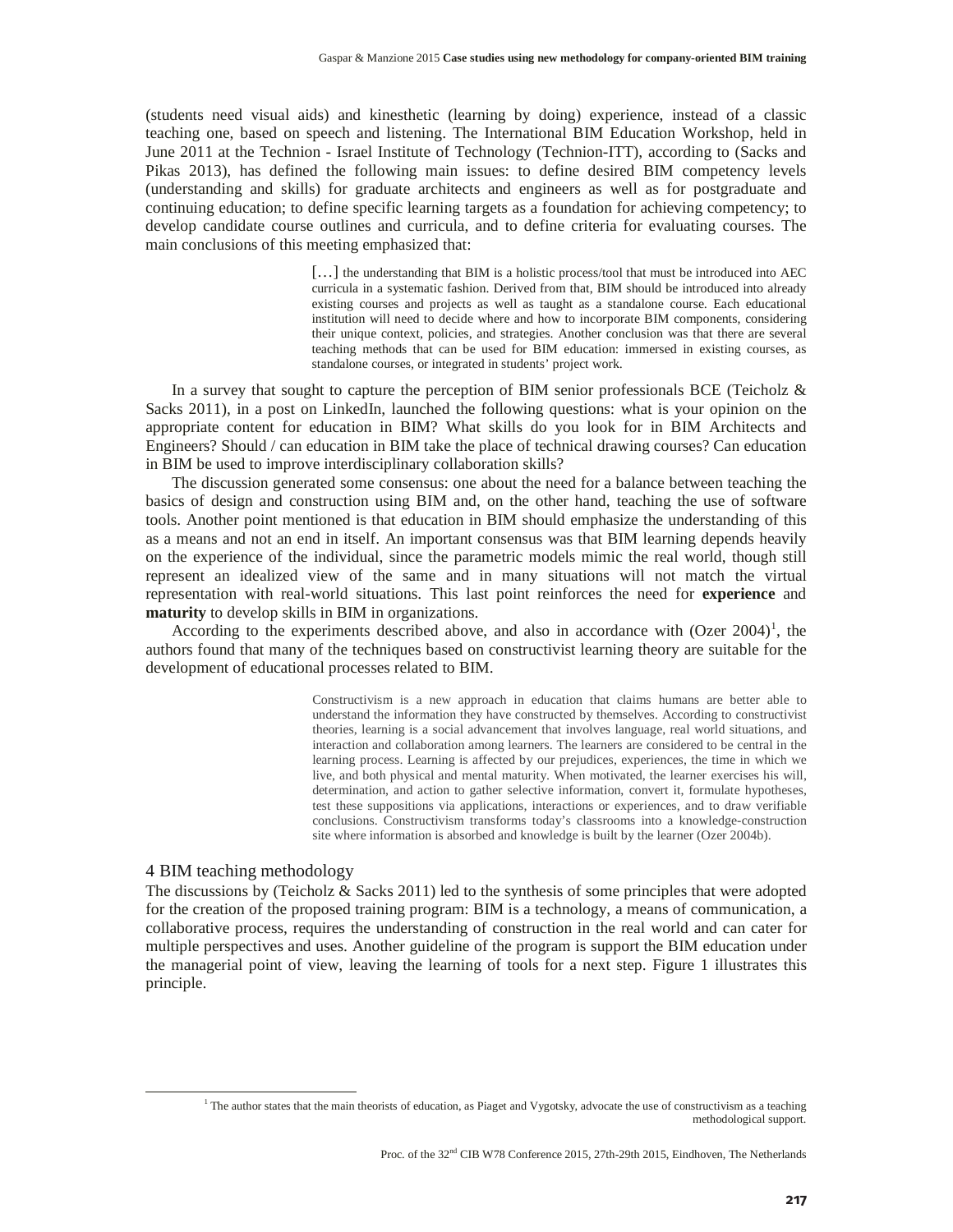

**Figure 1** Managerial skills to be developed in training program

The program consists of four steps: diagnosis, 48-hour training, in modeling tools and analysis models and quarterly audit. The diagnosis is the beginning of the process, where the company is studied with the intention of observing its operation, its main characteristics and problems, so there is a correct understanding of the expectations on the objectives and uses of BIM there. It is a process of interviews and observations that also aims to commit the owner and directors to the implementation process.

The 48-hour program is divided into 16 sessions of 3 hours (Table 1). The training is strongly supported by the synergy between theory and practice, with intensive use of various software, stimulating experimentation, group research, and team collaboration with the application of serious games and learning-by-doing strategies, which develop logical reasoning and reinforce the idea of BIM as collaborative work system. It focuses on the application of these concepts to promote changes in work processes, so that technical, interpersonal and management skills can be developed in the team.

| <b>Class</b>   | <b>Theme</b>                 | <b>Topics/Activities</b>                                                                                                                                                           | <b>Software / Resources</b>                                                                     |  |  |  |  |
|----------------|------------------------------|------------------------------------------------------------------------------------------------------------------------------------------------------------------------------------|-------------------------------------------------------------------------------------------------|--|--|--|--|
|                | Introduction                 | What is BIM? Benefits and challenges.<br>Why does BIM have a big impact on the AEC industry?<br>Which aspects of the construction activity are affected?<br>Uses and applications. | Ouiz                                                                                            |  |  |  |  |
| $\mathfrak{D}$ | Introduction                 | Playful exercise for understanding the limitations<br>of<br>conventional methods of representation of projects                                                                     | using<br>Lego<br>real<br>game,<br>pieces, and Lego Digital<br>Designer software.                |  |  |  |  |
| $\mathcal{R}$  | Technology                   | BIM tools and parametric models. Historical overview.<br>Restrictions and rules that define the behavior of objects.<br>Use of IT in AEC when compared with other sectors.         | Quiz                                                                                            |  |  |  |  |
| $\Delta$       | Technology                   | CAD/BIM History. Overview of the main BIM modeling<br>tools, skills, and limitations.                                                                                              | AECOsim,<br>ArchiCAD,<br>Vectorworks.<br>SketchUp,<br>Revit                                     |  |  |  |  |
| 5              | Collaborative<br>process     | What kind of information each agent should provide in the<br>collaboration domain. Interoperability - IFC                                                                          | Quiz                                                                                            |  |  |  |  |
| 6              | Collaborative<br>process     | Collaborative exercise that simulates the relationships among<br>the various design disciplines.                                                                                   | ArchiCAD Teamwork,<br>Tekla BIM Sight, BIM<br>Collaboration Format.<br><b>BIM Collab Kubus.</b> |  |  |  |  |
| $\overline{7}$ | Means<br>of<br>communication | BIM sharing platforms. Classification systems for<br>information. Information repository<br>central database.                                                                      | Quiz                                                                                            |  |  |  |  |
| 8              | Means<br>of<br>communication | Tools for communication between partners and teams.<br>Data repositories and their characteristics.                                                                                | Dropbox, Google Drive,<br>BIMsync, Trimble Connect                                              |  |  |  |  |

**Table 1** Details of the training program in BIM

Proc. of the 32<sup>nd</sup> CIB W78 Conference 2015, 27th-29th 2015, Eindhoven, The Netherlands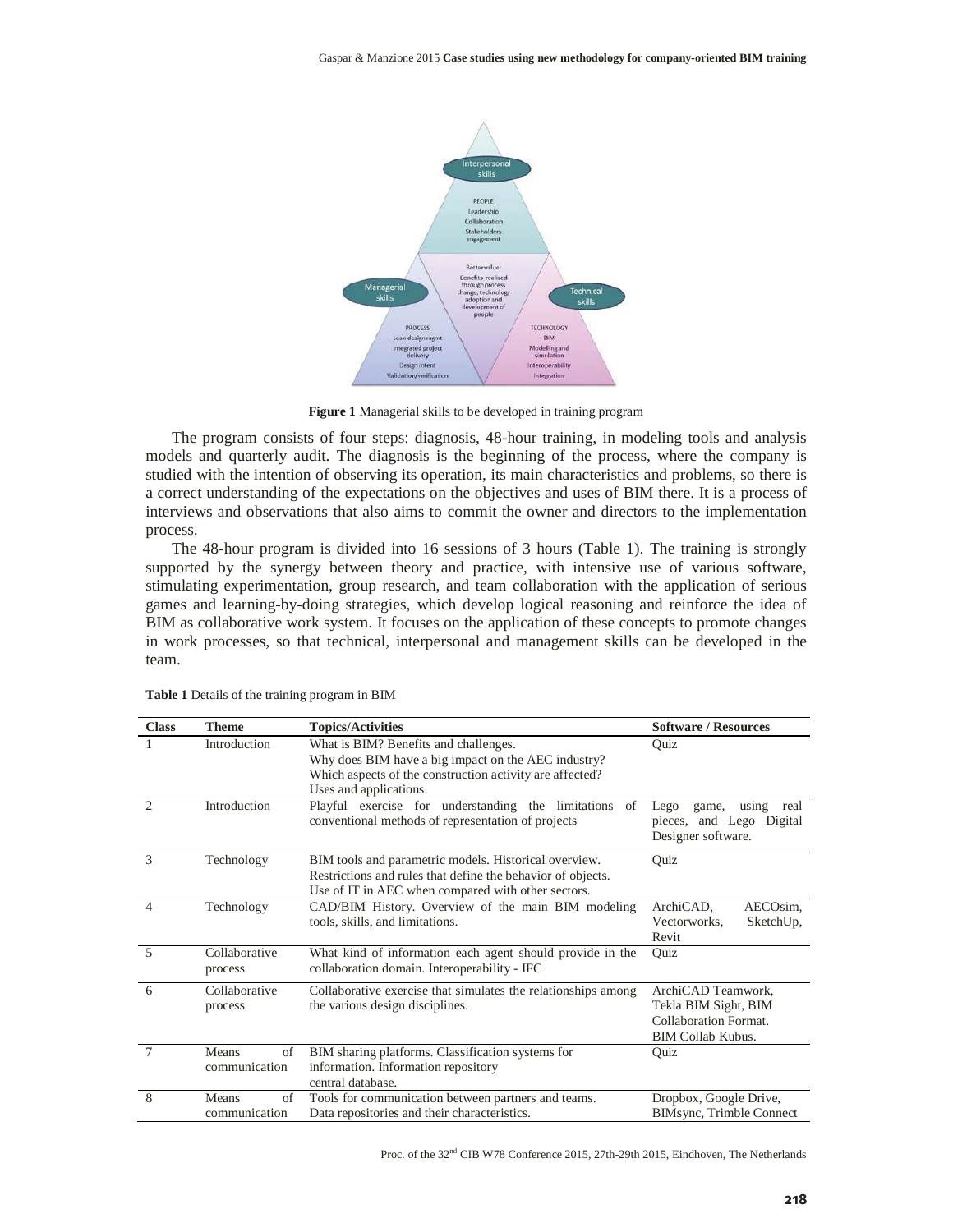| 9  | Collaborative<br>Process<br>Management        | Management model of the collaborative design process.<br>Compatibility.                                                                                                                                                                                                                                                                                             | Technion Leapcon<br>Game<br>(Figure 2)                                              |  |  |  |
|----|-----------------------------------------------|---------------------------------------------------------------------------------------------------------------------------------------------------------------------------------------------------------------------------------------------------------------------------------------------------------------------------------------------------------------------|-------------------------------------------------------------------------------------|--|--|--|
| 10 | Collaborative<br><b>Process</b><br>Management | Analyses using rules (accessibility, escape routes, legislation<br>parameters, simulation project approval). Simulations<br>(energy, sustainability, etc.). Level of detail and level of<br>development of the model. Testing a workflow that begins in<br>the feasibility study, through model checking using rules,<br>sustainability, ending in matching design. | Solibri<br>Model<br>Checker,<br>Revit.                                              |  |  |  |
| 11 | <b>Budget</b><br>and<br>Planning              | Feasibility and preliminary studies. Classification of costs.<br>Quantitative take off. 4D planning.                                                                                                                                                                                                                                                                | Quiz                                                                                |  |  |  |
| 12 | Budget<br>and<br>Planning                     | Exercise to generate budgets and virtual simulation of 4D<br>construction.                                                                                                                                                                                                                                                                                          | DProfiler.<br>SketchUp,<br>bim.bon.<br>Virtual<br>4D<br>Builder, Microsoft Project. |  |  |  |
| 13 | Construction<br>management<br>and facilities  | Supervision of measurements and other items<br>in a<br>construction project. Quality control. Usage of mobile<br>devices (cell phones, tablets, drones). As-built.<br>Laser scanning. Facilities Management.                                                                                                                                                        |                                                                                     |  |  |  |
| 14 | Virtual<br>and<br>augmented<br>reality.       | Augmented reality usage, 3D Point Cloud experiences, and<br>facilities management and quality control using BIM models                                                                                                                                                                                                                                              | Trimble Scan Explorer,<br>iVisit, AR-Media, Dalux<br><b>OA</b>                      |  |  |  |
| 15 | Implementation<br>in companies                | Obstacles in the implementation of BIM. Maturity and<br>Capacity levels of the use of BIM by companies.<br>New forms of contracts (includes IPD), ROI, benefits,<br>changes in practice. Selection and evaluation of tools,<br>processes and /or BIM technologies.                                                                                                  | Debate                                                                              |  |  |  |
| 16 | Implementation<br>in companies                | Exercise: development of a BIM implementation plan for the<br>company.                                                                                                                                                                                                                                                                                              | Final exam                                                                          |  |  |  |



**Figure 2** Company "A" training, using the Technion Leapcon Game

## 5 Case studies

The course was attended by two companies: a construction firm (which will be called Company A) and an architectural firm (Company B). In both cases, the training content was adjusted, from the backbone shown in Table 1, according to the feedback given by the students, following the methodology of action-research. Both companies had an incorrect perception about BIM, and at the end of each training, there was clear evolution in the understanding of the theme, as the teams were successful in evaluating their work processes in order to develop a BIM implementation plan according to their needs and purposes. However, this occurred in a very different way for each company, as demonstrated below.

## **5.1 Company A**

Company A is a medium-sized construction company that operates in many cities of São Paulo building high-standard residential and commercial developments. Their initial goal concerning BIM was to obtain quantitative surveys of projects to improve the assertiveness in budget planning. The company has well-defined and documented work processes, however oriented to practices defined by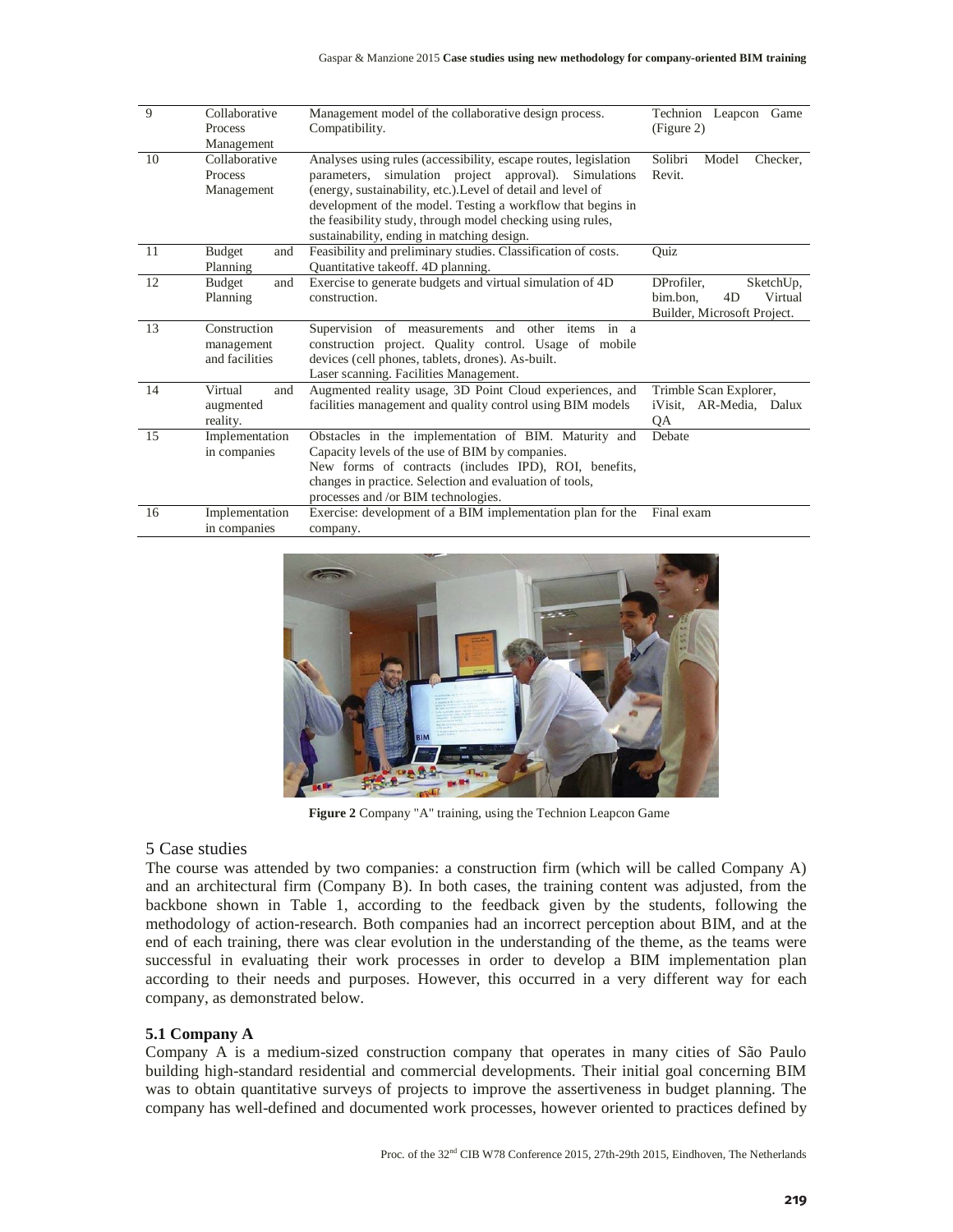(Succar 2010) as "Pre-BIM." Before the training, the company had undergone an unsuccessful experience with what it was thought to be the BIM: they bought a 3D model of one of their projects, which had not reached sufficient maturity (Manzione 2013). The model had many errors (geometric and non-geometric) and contained several elements that were incompatible to construction standards. It was a frustrating experience, so they decided to abandon any kind of BIM initiative. With the entry of a new collaborator, a scholar in BIM, the company decided to return to the subject, hiring the authors of this article.

The group of students was very heterogeneous, composed by one of the managing partners, the chief engineer, and those responsible for planning, costs, budget and projects. Early in training the team demonstrated to have understood BIM as an agent of change in all its work processes, and this was crucial to create a successful BIM implementation plan with clear goals to run at a horizon of six months. Following the methodological approach of training, the feedback given by the students (related to their own learning about BIM), the teachers opted to create the BIM Implementation Model Canvas (BIM-IMC, Figure 4), which is based on the business model canvas (Osterwalder  $\&$ Pigneur 2010) and studies (Succar 2010b). Figure 5 shows the group of students developing the Canvas.

**BIM Implementation Model Canvas** 



## **Figure 4** BIM Implementation Model Canvas



**Figure 5** Company A doing the assembly of the BIM implementation plan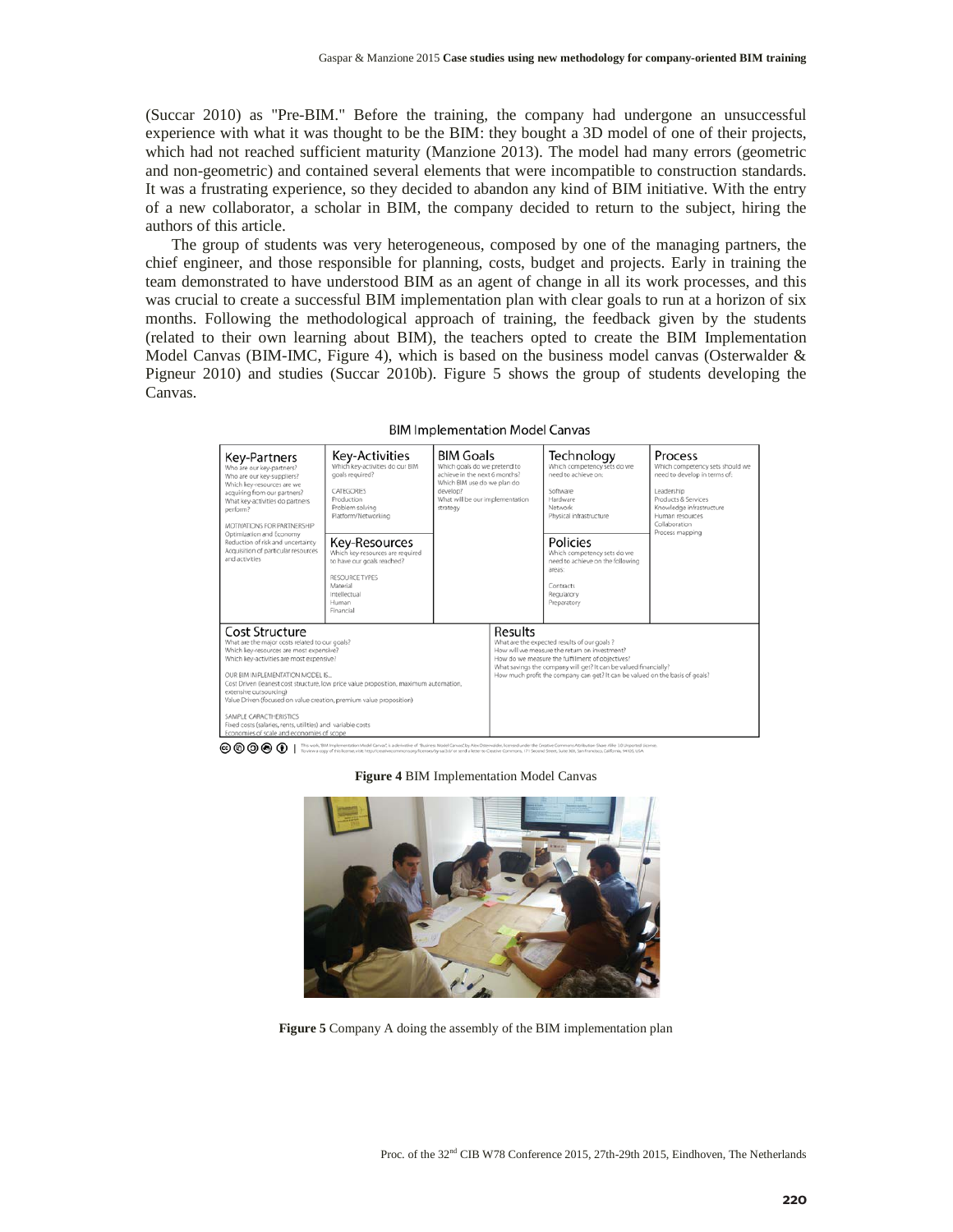After training in BIM (and following the guidelines of its own implementation plan), the company decided to study changes in old processes used for modeling, sequencing and quantitative works in customizing the apartments, using "SketchUp" and "4D Virtual Builder ". The group was divided in four pairs, and each one aimed to model an apartment-type to test the method and the proposed software. The first review meeting of the new process, which took place three months after the training, the teams demonstrated progress regarding the understanding of how process modeling in BIM should be structured, as shown in Figure 6.



**Figure 6** Apartment model produced by Company A, as part of the pilot project that began after the training program in BIM

Figure 7 shows an Excel spreadsheet with the organizational structure of the model created by the team before the first review meeting.

|                   |                                       | 图 01日米 美国 E 参 20-11-2-2-3-3- 国门 是 ma = 0                                                           |              |          |               |              |              |                   |                    |                                     |                    |                                                                | <b>Decision AP TYPE</b> |                               |
|-------------------|---------------------------------------|----------------------------------------------------------------------------------------------------|--------------|----------|---------------|--------------|--------------|-------------------|--------------------|-------------------------------------|--------------------|----------------------------------------------------------------|-------------------------|-------------------------------|
| <b>B</b> . Poster | <b>College Avenue College College</b> | <b>Clock</b>                                                                                       | Ligunan      |          | Series        |              |              |                   |                    | <b>Jones</b>                        |                    |                                                                |                         |                               |
|                   | A. R. P. Collections                  | (c)) is an ability of the same about the control of<br>Joer B.J. U. L. ACAS BUT BOOK  SIN A MA COM |              |          |               | $\mathbf{r}$ | $\sim$       | 34<br><b>Inco</b> | <b>Shripped</b>    | <b>Silver of</b><br><b>Ammy Tem</b> | Heading 2 Number 2 | <b>COLLEG</b><br><b>Latinska</b><br><b>Wolfrey F</b><br>make 6 | Dates.<br><b>Europe</b> | . <del>. .</del><br>house Air |
| L38               |                                       | 1.0.0.1. In freebytel M-1541-41                                                                    |              |          |               |              |              |                   |                    |                                     |                    |                                                                |                         |                               |
| A                 | $\mathbf{B}$                          | c                                                                                                  | $\mathbf{D}$ | E        |               | F            | $\mathsf{G}$ | H                 |                    |                                     | ж                  |                                                                |                         |                               |
|                   |                                       | Group                                                                                              |              |          | Entity        |              |              |                   | Type               |                                     |                    | Sub-Type                                                       |                         |                               |
|                   |                                       |                                                                                                    |              |          |               |              |              |                   |                    |                                     |                    |                                                                |                         |                               |
|                   |                                       | 1. GR33                                                                                            |              |          | 1.1 Column    |              |              |                   |                    |                                     |                    |                                                                |                         |                               |
|                   |                                       |                                                                                                    |              | 1.2 Beam |               |              |              |                   |                    |                                     |                    |                                                                |                         |                               |
|                   |                                       |                                                                                                    |              | 1.3 Slab |               |              |              |                   |                    |                                     |                    |                                                                |                         |                               |
|                   |                                       |                                                                                                    |              |          |               |              |              |                   |                    |                                     |                    |                                                                |                         |                               |
|                   |                                       |                                                                                                    |              |          |               |              |              |                   |                    |                                     |                    |                                                                |                         |                               |
|                   |                                       | 2. GR41                                                                                            |              |          | 2.1 BrickWall |              |              |                   | 2.1.1 8"BrickWall  |                                     |                    | 8"BrickWall#1                                                  |                         |                               |
|                   |                                       |                                                                                                    |              |          |               |              |              |                   |                    |                                     |                    | 8"BrickWall#2                                                  |                         |                               |
|                   |                                       |                                                                                                    |              |          |               |              |              |                   |                    |                                     |                    | 8"BrickWall#3                                                  |                         |                               |
|                   |                                       |                                                                                                    |              |          |               |              |              |                   | 2.1.2 6"BrickWall  |                                     |                    | 6"BrickWall#1                                                  |                         |                               |
|                   |                                       |                                                                                                    |              |          |               |              |              |                   | 2.1.3 5"BrickWall  |                                     |                    | 5"BrickWall#1                                                  |                         |                               |
|                   |                                       |                                                                                                    |              |          |               |              |              |                   | 2.1.4 4"BrickWall  |                                     |                    | 4"BrickWall#1                                                  |                         |                               |
|                   |                                       |                                                                                                    |              |          |               |              |              |                   |                    |                                     |                    |                                                                |                         |                               |
|                   |                                       |                                                                                                    |              |          | 2.2 DryWall   |              |              |                   | 2.2.1 StrucDryWall |                                     |                    | StrucDryWall ST                                                |                         |                               |
|                   |                                       |                                                                                                    |              |          |               |              |              |                   |                    |                                     |                    | StrucDryWall RU                                                |                         |                               |
|                   |                                       |                                                                                                    |              |          |               |              |              |                   |                    |                                     |                    | StrucDryWall STxST                                             |                         |                               |
|                   |                                       |                                                                                                    |              |          |               |              |              |                   |                    |                                     |                    | StrucDryWall_STxRU                                             |                         |                               |
|                   |                                       |                                                                                                    |              |          |               |              |              |                   |                    |                                     |                    | StrucDryWall STxRF                                             |                         |                               |
|                   |                                       |                                                                                                    |              |          |               |              |              |                   |                    |                                     |                    | StrucDryWall RUxRU                                             |                         |                               |
|                   |                                       |                                                                                                    |              |          |               |              |              |                   |                    |                                     |                    | StrucDryWall_RUxRF                                             |                         |                               |
|                   |                                       |                                                                                                    |              |          |               |              |              |                   |                    |                                     |                    | StrucDryWall_RFxRF                                             |                         |                               |
|                   |                                       |                                                                                                    |              |          |               |              |              |                   |                    |                                     |                    | StrucDryWall_ST+STxST+ST                                       |                         |                               |
|                   |                                       |                                                                                                    |              |          |               |              |              |                   |                    |                                     |                    | StrucDryWall_ST+STxST+RU                                       |                         |                               |
|                   |                                       |                                                                                                    |              |          |               |              |              |                   |                    |                                     |                    | StrucDryWall_ST+RUxST+RU                                       |                         |                               |
|                   |                                       |                                                                                                    |              |          |               |              |              |                   |                    |                                     |                    | StrucDryWall_ST+STxRU+RU                                       |                         |                               |
|                   |                                       |                                                                                                    |              |          |               |              |              |                   |                    |                                     |                    | StrucDryWall_RU+RUxRU+RU                                       |                         |                               |

**Figure 7** Table with the structure that supports the modeling, developed by the team of Company A, before the first meeting to review the use of SketchUp software

On the left, Figure 8 shows the structure created in Excel, reproduced within the SketchUp model file. It is possible to observe that the design elements are classified, but the file structure is not hierarchically mature. At the end of the meeting, the team reached the modeling structure shown on the right side by Figure 9, which is very close to the IFC standard structure.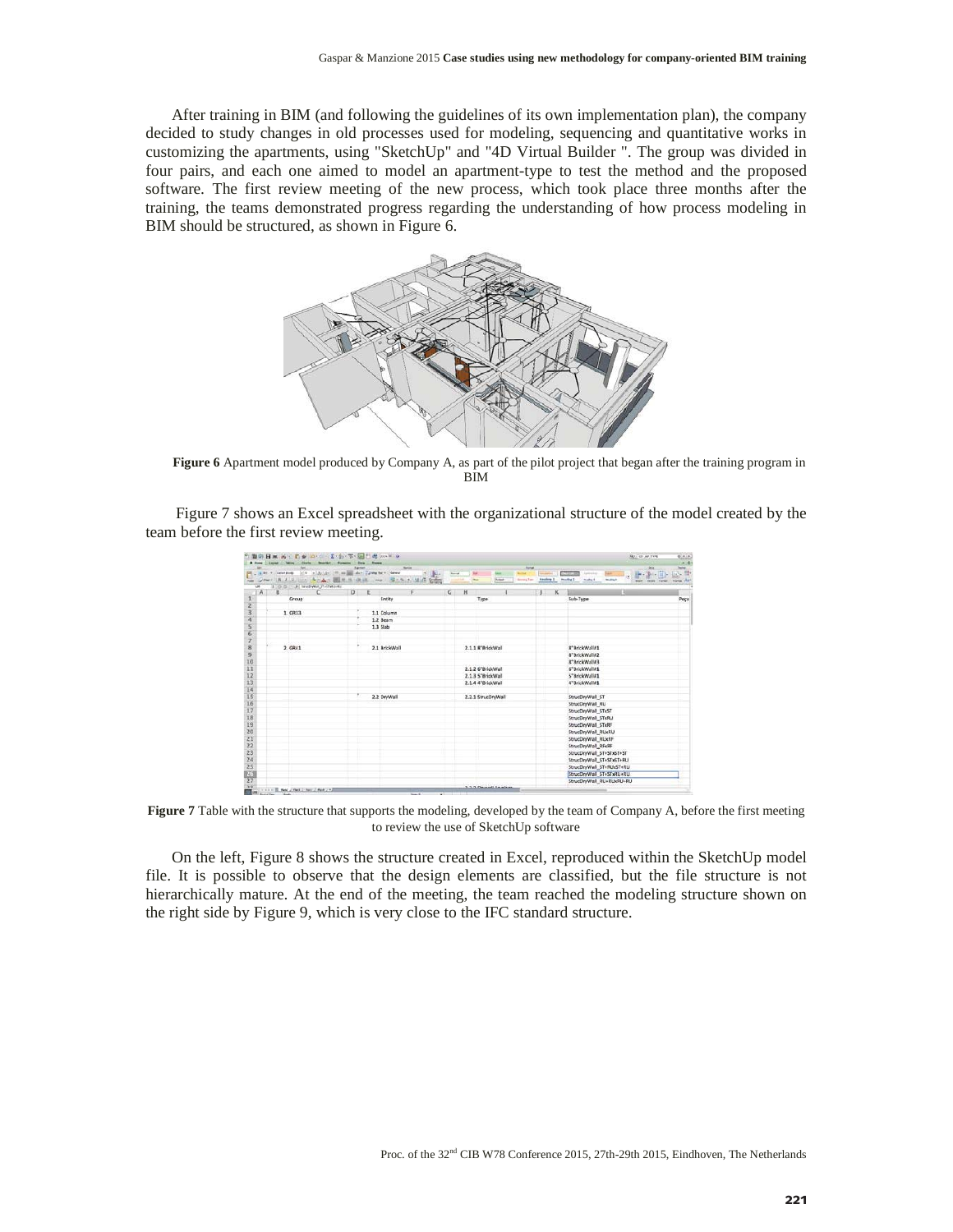

**Figure 8** To the left, a structure that supports the modeling in SketchUp, developed by the team of Company A, before the first meeting to review the use of the software. On the right, the revised file structure.

Figure 9 shows that, with the framework developed by the team, the export of SketchUp report to Excel already display all the information in an organized fashion. In this sense, the team showed maturity in relation to the understanding of BIM. At a future meeting,, the aspects related to the plugin 4D Virtual Builder will be reviewed, which will be used to guide the work of staff and the assembly of customized apartments should be made.

| $H =$<br>$\triangle$ is $\cdot$ . I $\cdot$ $\triangle$ $\cdot$ T $\cdot$ in | File 2004 H 19                                   |               |                            |                                                    |                                                          | <b>Q+1 DOI: AP TVPE</b>  | $0.4 +$ |
|------------------------------------------------------------------------------|--------------------------------------------------|---------------|----------------------------|----------------------------------------------------|----------------------------------------------------------|--------------------------|---------|
| <b>A</b> Human                                                               |                                                  | <b>NOW</b>    |                            | <b>Index</b>                                       |                                                          |                          |         |
| Collin River                                                                 | 1991 and 2000 labor 11 of their fact of 1 domest | Alc: Niv      | <b>Kal</b><br><b>Since</b> | <b><i><u>Gallangener</u></i></b>                   | -------                                                  | <b>Bill</b>              | 第一世     |
| →▲ 原理算装備<br>1.86<br>4.1.9<br>the Pink.<br>Of Children<br>Fars.               | <b>Beage</b>                                     | a             | <b>DHEM</b>                | <b>Alcohol 1</b><br>Endorse<br><b>Jednong Fred</b> | <b>Seattle E</b><br><b>Holling</b><br><b>Insurance</b> 6 |                          |         |
| 1 0 0 1 h thumist<br>F16                                                     |                                                  |               |                            |                                                    |                                                          |                          |         |
| А                                                                            | R.                                               |               | D                          |                                                    |                                                          | G                        |         |
| PATH                                                                         | HERARCHY LEVEL ENTITY NAME                       |               | <b>ENTITY DESCRIPTION</b>  | DEFINITION NAME                                    | <b>ENTITY VOLUME</b>                                     | $\bf{x}$                 | v       |
| Model                                                                        |                                                  |               |                            |                                                    |                                                          |                          |         |
| Model/Building A                                                             |                                                  |               | Mixed-use Bullding         | <b>Building A</b>                                  |                                                          | $-21.551.444$            |         |
| Model/Building A/Story 02                                                    |                                                  |               |                            | Story 02                                           |                                                          | n                        |         |
| Model/Building A/Story 02/Type 4                                             |                                                  | 4 Type 4      |                            | UnitType#1                                         |                                                          | 308.340.804              |         |
| Model/Building A/Story, 02/Type, 4/GR73.                                     |                                                  | 5 GR73        |                            | HotWater Pipine#2                                  | 915.356.161                                              | 14.099.812               |         |
| Model/Building A/Story 02/Type 4/GR73                                        |                                                  | 5 GR73        |                            | ColdWater Piping#1                                 | 915.356.161                                              | 124.068.986              |         |
| Model/Building A/Story 02/Type 4/GR33                                        |                                                  | <b>5 GR33</b> |                            | StrucColumn#1                                      | 52,870,971,884                                           | 177,446,437              |         |
| Model/Building A/Story 02/Type 4/GR41                                        |                                                  | 5 GR41        |                            | StrucDrvWall RU#1                                  |                                                          | 2,289,117                |         |
| $\mathbb{R}$ (1)<br>Model/Building A/Story 02/Type 4/GR41                    |                                                  | 5 GR41        |                            | 6 BrickWalley                                      |                                                          | 179.414.941              |         |
| Model/Building A/Story 02/Type 4/GR41                                        |                                                  | 5 GR41        |                            | 8"BrickWall#3                                      |                                                          | 78,740,157               |         |
| Model/Building A/Story 02/Type 4/GR41                                        |                                                  | 5 GR41        |                            | 6"BrickWall#1                                      | 410.079.560.317                                          | 177.446.437              |         |
| Model/Building A/Story 02/Type 4/GR71                                        |                                                  | 5 GR71        |                            | flecDuct#1                                         | 915.356.161                                              | 124.068.986              |         |
| Model/Building A/Story 02/Type 4/GR41                                        |                                                  | 5 GR41        |                            | 1stPanelDrvWall#2                                  |                                                          | 2,289,117                |         |
| Model/Building A/Story_02/Type_4/GR41                                        |                                                  | 5 GR41        |                            | 1stPanelDrvWall#1                                  |                                                          | 2,289,117                |         |
| Model/Building A/Story 02/Type 4/GR33<br>16                                  |                                                  | 5 GR33        |                            | StrucColumn#2                                      | 52,870,971,884                                           | 177,446,437              |         |
| Model/Building A/Story 02/Type 4/GR71                                        |                                                  | 5 GR71        |                            | ElecDuct#2                                         | 915,356,161                                              | 111,418,689              |         |
| Model/Building A/Story_02/Type_3                                             |                                                  | 4 Type 3      |                            | UnitType#1                                         |                                                          | 618.970.725              |         |
| Model/Building A/Story 02/Type 3/GR73                                        |                                                  | <b>5 GR73</b> |                            | HotWater Piping#2                                  | 915.356.161                                              | 14,099,812               |         |
| Model/Building A/Story 02/Type 3/GR73<br>20                                  |                                                  | 5 GR73        |                            | ColdWater Pipinuk1                                 | 915,356,161                                              | 124,068,986              |         |
| Model/Building A/Story_02/Type_3/GR33<br>21                                  |                                                  | 5 GR33        |                            | StrucColumn#1                                      | 52,870,971,884                                           | 177,446,437              |         |
| Model/Building A/Story_02/Type_3/GR41<br>22                                  |                                                  | 5 GR41        |                            | StrucDrvWall RU#1                                  |                                                          | 2,289,117                |         |
| Model/Building A/Story 02/Type 3/GR41<br>23                                  |                                                  | 5 GR41        |                            | 6"BrickWall#2                                      |                                                          | 179,414,941              |         |
| 24<br>Model/Building A/Story_02/Type_3/GR41                                  |                                                  | 5 GR41        |                            | 8"BrickWall#3                                      |                                                          | 78,740,157               |         |
| 25<br>Model/Building A/Story 02/Type 3/GR41                                  |                                                  | 5 GR41        |                            | 6"BrickWall#1                                      | 410.079.560.317                                          | 177,446,437              |         |
| Model/Building A/Story 02/Type 3/GR71<br>26                                  |                                                  | 5 GR71        |                            | ElecDuct#1                                         | 915.356.161                                              | 124.068.986              |         |
| Model/Building A/Story_02/Type_3/GR41                                        |                                                  | 5 GR41        |                            | 1stPanelDrvWall#2                                  |                                                          | 2,289,117                |         |
| Administration Administration Michael<br>-<br><b>COLOR</b>                   |                                                  | 1.7011        |                            | Latitude Months State                              |                                                          | <b>B. Paleh B. B. W.</b> |         |

**Figure 9** Table with the structure that supports the modeling information, exported from SketchUp, developed after the first review meeting.

## **5.2 Company B**

Company B is an architectural firm with approximately 30 employees (with offices in São Paulo and Rio de Janeiro), which designs residential and commercial buildings of the highest standard, to the luxury market in Brazil. For many years, the company has been making use of an inappropriate design process, based primarily on AutoCAD, however, depending on employee skills and/or design stage, SketchUp, ArchiCAD, and Revit are also used. Aiming to switch to using only one program throughout the process, the company sought one of the authors of the article for ArchiCAD training. However, after the first meeting with the team, it was clear there was the need for specific training on BIM, without which the implementation of the software at a later stage could present a high risk of failure.

Therefore, the trained group was composed by the chief architect, who is the managing partner, an executive who is responsible for the administration and the company's finances, and five architects who act as co-authors of the projects and coordinators of the design teams. Both the chief architect and the administrator had no knowledge on design software; the architects had good command over AutoCAD, and some had basic skills in ArchiCAD and SketchUp. For this group (as per their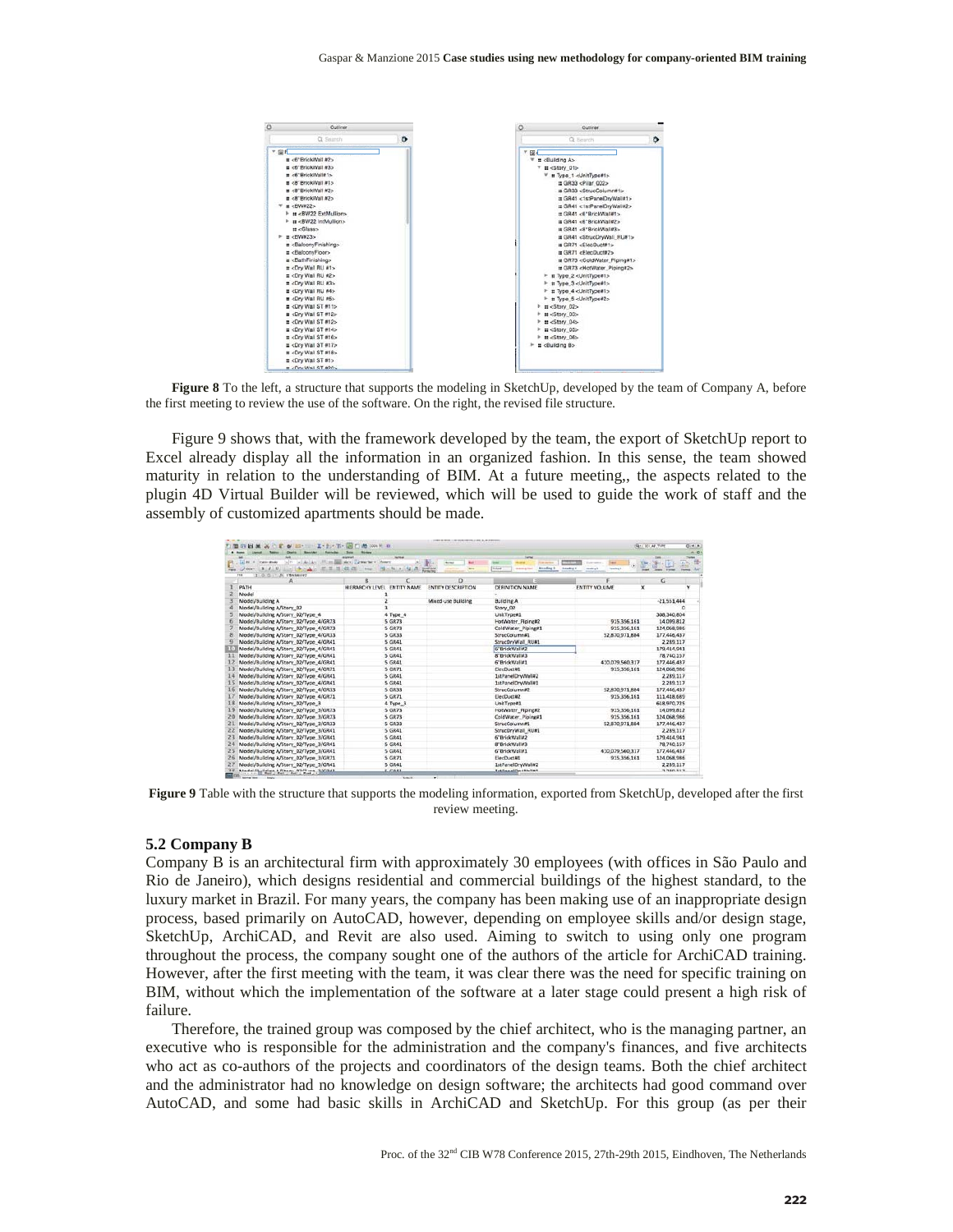requirement), the training had some of the classes suppressed, and the focus was to promote understanding of BIM related to changes in design processes, which was found by the researchers as the weakest point of the company, because the group was not able to understand the importance of having a well-defined and documented work process to maintain the quality of the project and its deliverables.

During the training, the team proved to be very interested, but very tough to take on the responsibility regarding the promotion of changes related to BIM, which are fundamental to the improvement of its processes (as opposed to company A). The reluctance of the staff to take on its role in the new process was quite large (except for the chief architect, who was the one that best understood the importance of the changes).Consequently, an extra lesson was necessary so the group concluded their BIM implementation project. Only at the end of the training, the team had eventually understood that the correct implementation of a BIM modeling software would positively impact on all office areas, with the commitment of all, especially the members of this team (Figure 10).



**Figure 10** Company B discussing the BIM implementation plan

This training was completed in May 2015 and the first ArchiCAD classes, software chosen by the team itself, with no influence from the researchers whatsoever, started in July 2015 (with the participation of the chief architect, the administrator and all the coordinators), according to the implementation plan schedule designed by the company.

## 6 Conclusion

The increasing widespread use of BIM technology shows that a new paradigm for collaborative work on project needs to be created. In different countries and situations, we can see many barriers to be overcome for the full exploitation of the benefits of BIM. There is little knowledge about how this new technology can be integrated into design processes in a beneficial way. There is no comprehensive understanding of the non-technological factors (regarding the interaction between business partners and designers of different disciplines) that can occur at the intersection of project management process and BIM. In this context, the shortage of theories to teach and to encourage integration between the field of design process management and BIM motivated the development of this article. The use of the proposed methodology as a structural framework has been proved effective for both case studies. However, there will always be a fine tune of the BIM teaching strategy and its subsequent implementation, which will vary depending on the needs and scope planned for the company's business improvement. The main features of teaching strategy and the implementation of BIM are properly clarified after the diagnosis phase. Later, during the classes, the strategy is redesigned according to the results, where the maturity degree of existing people and processes in the company are being explained to teachers by a feedback mechanism. In both cases, the program respected the current limitations of the companies, and enabled the creation of implementation plans, supervised by teachers, which meant that there was an increased commitment and understanding from the part of the team members.. We therefore support that the BIM approach as process must happen before any specific training on modeling tools. In the case of Company A, with no experience in